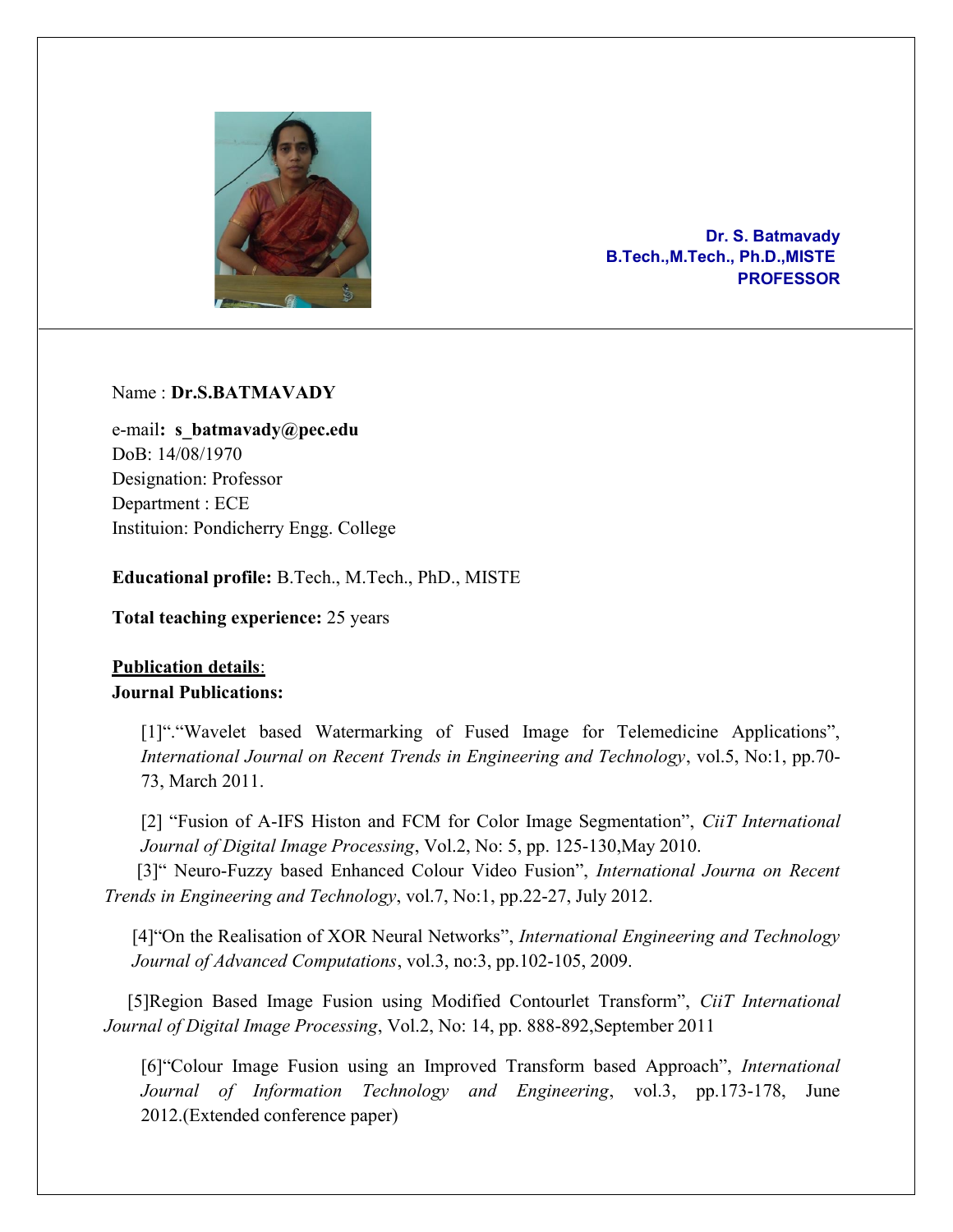[7] "Analysis of Fusion Technique using different Wavelet Transforms", *CiiT International* Journal of Digital Image Processing, Vol.2, No: 8, pp. 236-243, August 2010.

[8]"Fusion of Multi-focus and Multi-exposure Colour Images using Curvelet Transform Technique", CiiT International Journal of Digital Image Processing, Vol.5, No: 3, pp. 103-107, March 2013.

 [9] "An Improved Approach for The Classification of Exudates from Fundus Image", International Journal of Research in Computer Engineering & Technology, May 2016

 [10] " Non-Invasive Diagnosis of Eye Diseases using Image Segmentation and Neural Networks", International Journal of Advanced Research in Computer Engineering & Technology, May 2014.

 [11] "Secure Transmission of Medical Images Using Elliptic Curve Cryptography with Biometric Authentication", International Journal for Research in Applied Science, Engineering and Technology, April 2018.

 [12] "An Improved Approach for the Segmentation and Classification of Melanoma Tumours', International Journal for Research in Applied Science, Engineering and Technology, April 2018.

#### Conference papers publications:

[1] "Colour Image Fusion using an Improved Transform based Approach", National Conference on Information Technology, February 2012.

[2] " Fuzzy C-means Clustering of Colour Images employing Colour Invariant Model", National Conference on Communication Technologies, pp. 320-324, Mepco Schlenk Engg. College, Sivakasi, March 10-11, 2006.

[3] " Fusion of Noisy Images in the Complex Wavelet Domain using Segmentation Approach", International Conference on Advances in Information Communication Technologies and VLSI Design, August 2010.

[4] " Performance Analysis of Colour Image Fusion using Improved Transform Techniques", International Conference on Process automation Control and Compuing, July 2011

[5] " Performance Analysis of complex Wavelet Transforms", National Conference on Signal Processing Communications and VLSI Design, Anna University , Coimbatore, May 2010.

[6] "Robotic Writing of Characters using Parametric Equations", National Conference on Advanced Communication Technologies, vol.1, pp. 2.47-2.50, AcTech, Karaikudi,March 2007.

[7] "Segmentation Recognition and Synthesis of Tamil Characters for Robotic Writing", International Conference on Computational Intelligence and Multimedia Applications, vol.2, pp. 394-398, December 2007.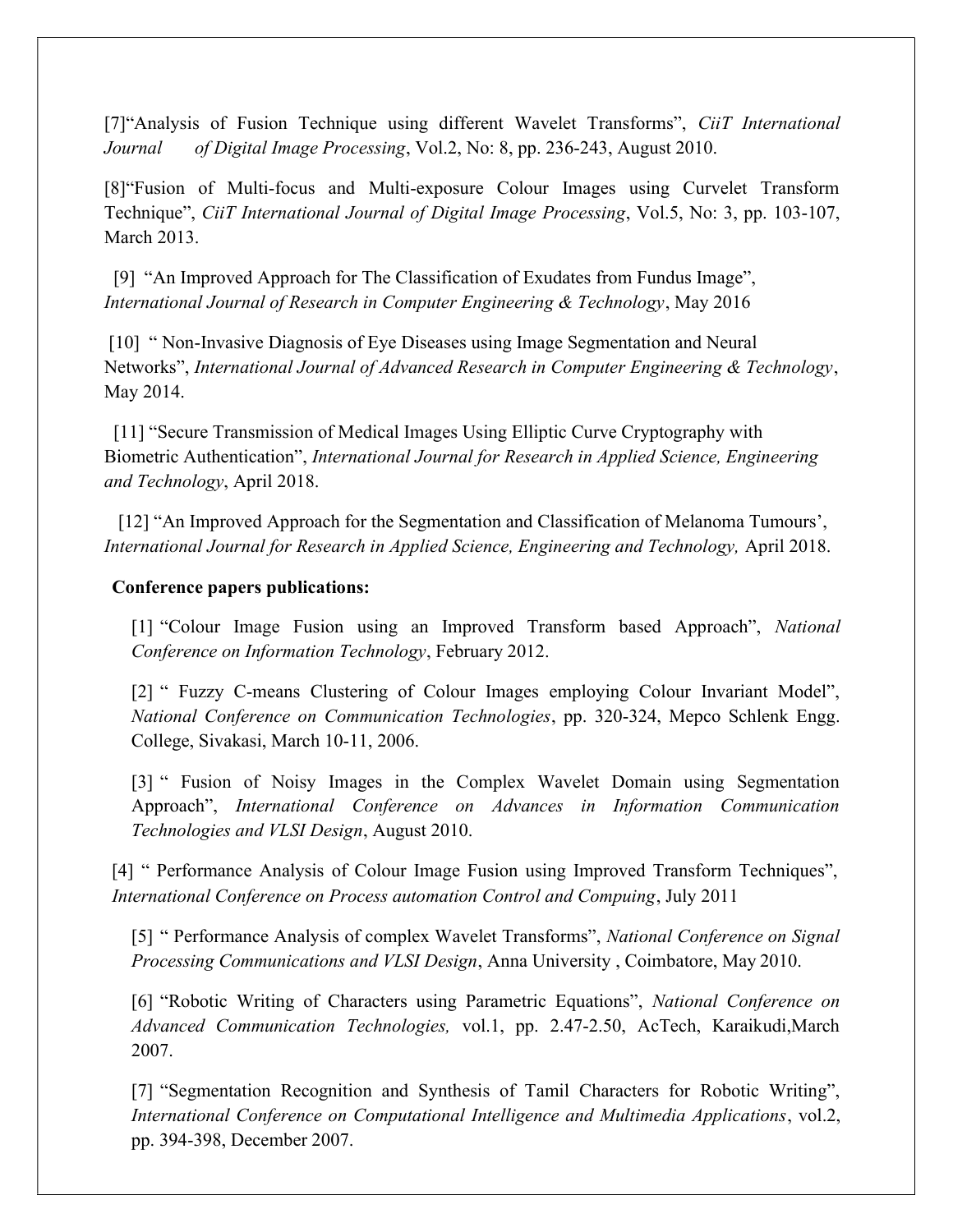[8] " Multi-modal Biometric System for Authentication using Fingerprint and Iris", International Conference on Recent Trends in Computer Science ,Anna University, Chennai, July 2012.

[9] "An Improved Fuzzy Technique for Colour Image Segmentation",Fourth International Conference on Information Processing, pp. 510-512, August 2010.

[10]" Detection of CO<sub>2</sub> Gas Using FIR Filtering Tehniques", DRDO sponsored National Conference , pp. 70 – 74, April 2013.

[11] "Detection of Cotton Leaf Disease using Image Processing", International conference on Artificial Intelligence and Evolutionary Computations in Engineering Systems, April 2019.

## Books Authored:

[1] Communication Theory, Charulatha Publications, Chennai

[2] Signals and Systems Anuradha Publications, Chennai

#### Courses attended:

- 1. Recent Trends in Diagnostic Maintenance
- 2. Recent Trends in Advanced Materials Science
- 3. Telecommunication in Bio-Medical Engineering
- 4. Compression Techniques for Multimedia Applications
- 5. Workshop on Wireless Communication
- 6. An Approach to 3G Wireless Systems
- 7. Networking to E-Seva and Online Hoarding
- 8. Information Security
- 9. Recent Trends in Nanotechnology and its Applications
- 10. Security in Wireless Heterogeneous Networks Issues and Challenges
- 11. Recent Trends in Measurement and Automation
- 12. Recent Advances in Green Engineering
- 13. Design of Embedded Systems Issues and challenges
- 14. Recent Trends in Cloud Security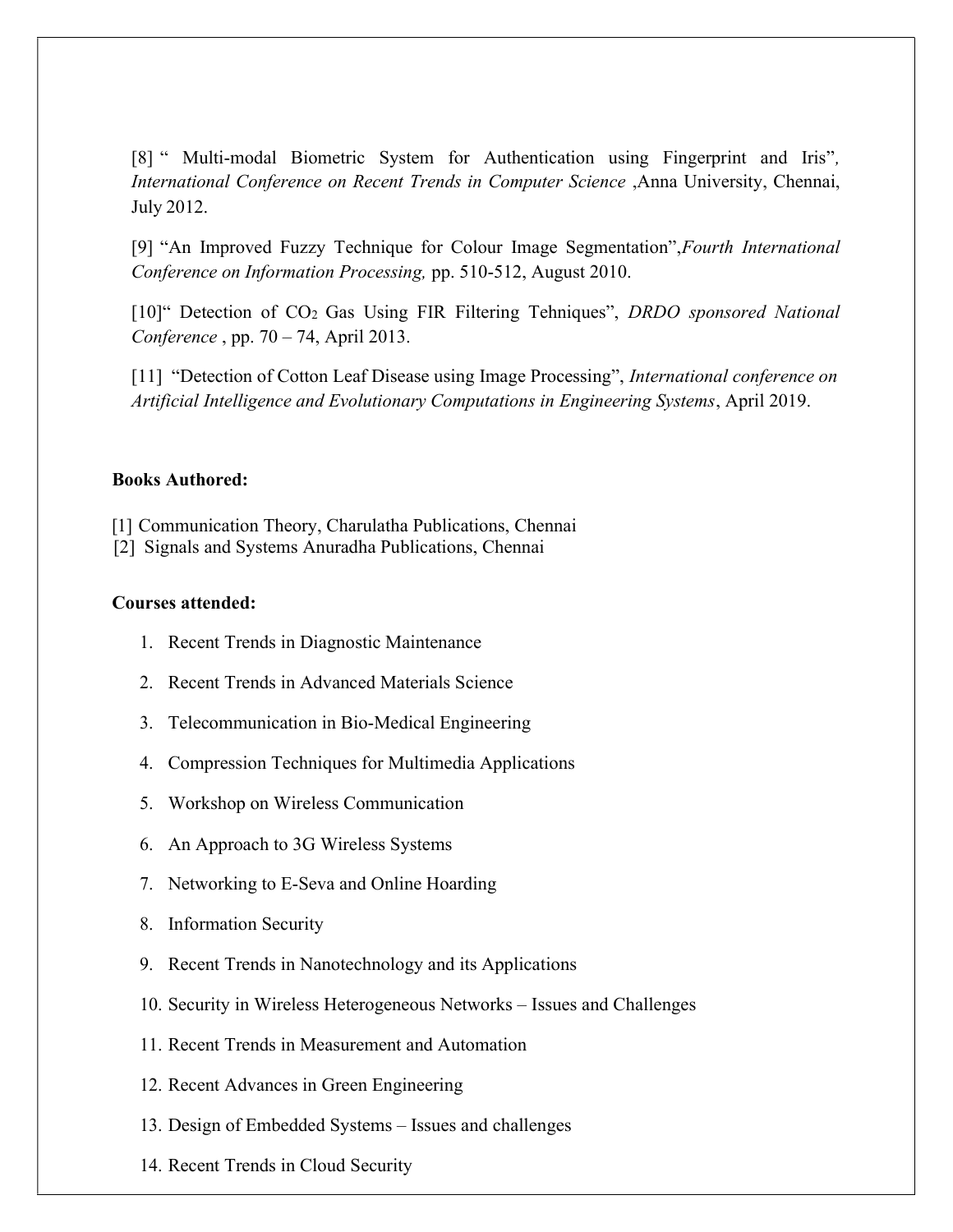- 15. Computational Intelligence to Power System Analysis, Control and Optimisation
- 16. Orientation Course for college and university teachers
- 17. Bio Signal Processing for Telemedicine Applications
- 18. Management Enhancement Capacity Programme
- 19. Recent Trends in Optimization Techniques and Applications
- 20. VLSI Design using NI Hardware and Software
- 21. Programme Educational Objectives and Programme Outcomes
- 22. Recent Trends in Nanotechnology and its Applications
- 23. Advances in Evolutionary Computing and Optimization Techniques
- 24. Internet of Everything: Gaining Greater Insights into an Emerging Digital Drive
- 25. Awareness of Women's Legal Rights
- 26. Appreciating Carnatic Music(NPTEL FDP-SWAYAM course)

#### Expert lectures delivered:

- 1) In SRM-ISTE sponsored STTP course at PEC
- 2) In TEQIP sponsored STTP course at PEC
- 3) "Digital Image Processing",at Arunai Engg. College, Thiruvannamalai
- 4) "Signals and Systems", Guest speaker, Sri Venkateswara College of Engg. and Technology, Ariyur

Area of specialization: Digital Image Processing

Membership with professional bodies: Life Member of ISTE